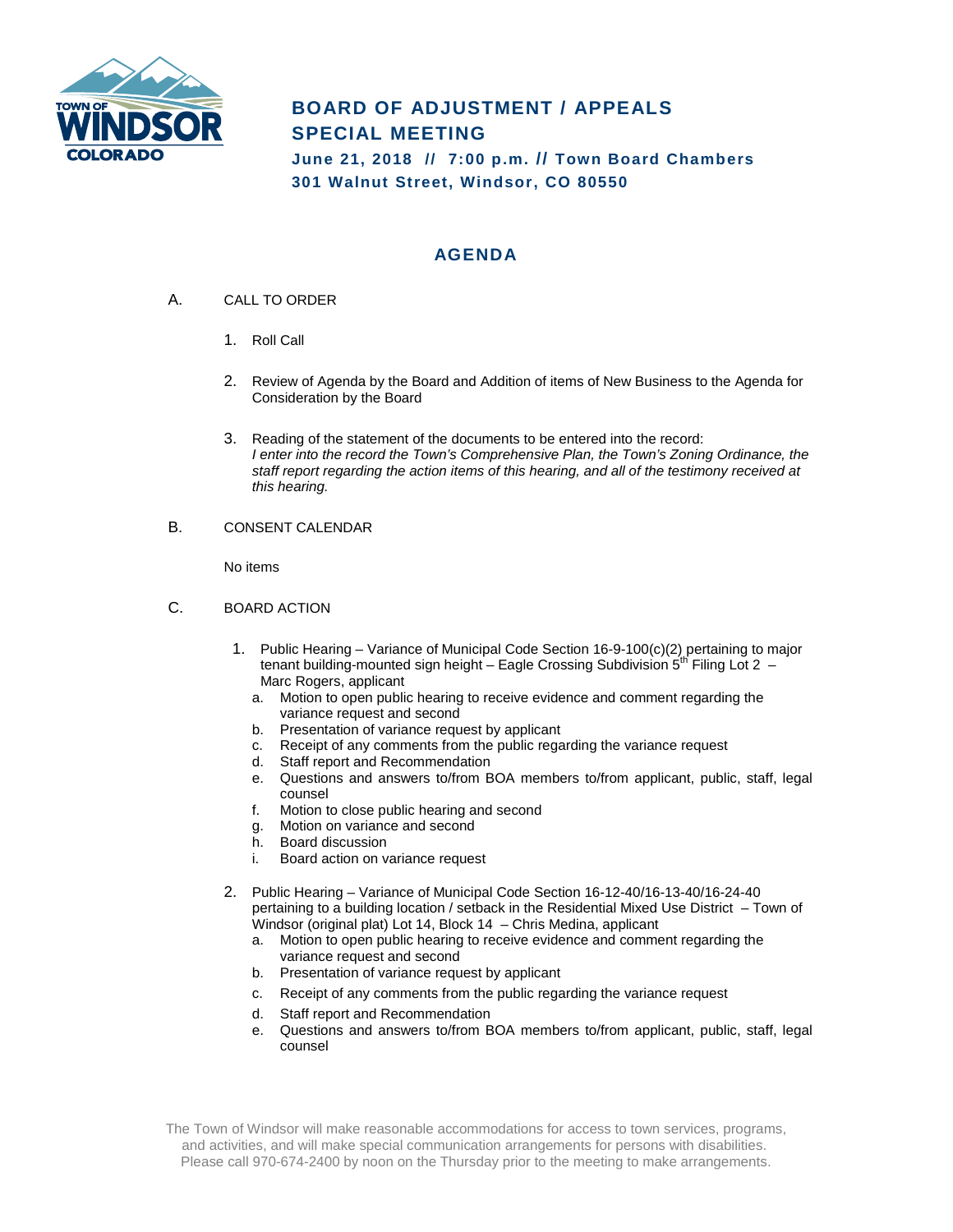- f. Motion to close public hearing and second
- g. Motion on variance and second
- h. Board discussion
- i. Board action on variance request
- 3. **This item is being tabled to the Thursday July 19, 2018 Special Meeting:**  Public Hearing – Variance of Municipal Code Section 16-12-40 pertaining to building

location / setback in the Single-Family Residential District – Winter Farm Subdivision  $3^{rd}$ Filing, Lot 18, Block 6 – Robert and Shauna Fagler, applicants

- a. Motion to open public hearing to receive evidence and comment regarding the variance request and second
- b. Presentation of variance request by applicant
- c. Receipt of any comments from the public regarding the variance request
- d. Staff report and Recommendation
- e. Questions and answers to/from BOA members to/from applicant, public, staff, legal counsel
- f. Motion to close public hearing and second
- g. Motion on variance and second
- h. Board discussion
- i. Board action on variance request
- 4. Public Hearing Variance of Municipal Code Section 16-12-40 pertaining to building location / setback in the Single-Family Residential District and Variance of Municipal Code 16-11-70(a) pertaining to Minimum Exterior and Interior Standards – Park Addition Subdivision 5th Filing, Lot 2 –Meghan King, owner; Tim Rehnstrom, applicant
	- a. Motion to open public hearing to receive evidence and comment regarding the variance request and second
	- b. Presentation of variance request by applicant c. Receipt of any comments from the public rega
	- Receipt of any comments from the public regarding the variance request
	- d. Staff report and Recommendation
	- e. Questions and answers to/from BOA members to/from applicant, public, staff, legal counsel
	- f. Motion to close public hearing and second
	- Motion on variance and second g. Motion on variand<br>h. Board discussion
	-
	- i. Board action on variance request
- 5. Public Hearing Variance of Municipal Code Section 16-12-40 pertaining to building location / setback in the Single-Family Residential District – Winter Farm Subdivision 6th Filing, Lot 3 – Bridgewater Homes, owner; Lee Lindholm, applicant
	- a. Motion to open public hearing to receive evidence and comment regarding the variance request and second
	- b. Presentation of variance request by applicant
	- c. Receipt of any comments from the public regarding the variance request
	- d. Staff report and Recommendation
	- e. Questions and answers to/from BOA members to/from applicant, public, staff, legal counsel
	- f. Motion to close public hearing and second
	- g. Motion on variance and second
	- h. Board discussion
	- i. Board action on variance request
- D. COMMUNICATIONS